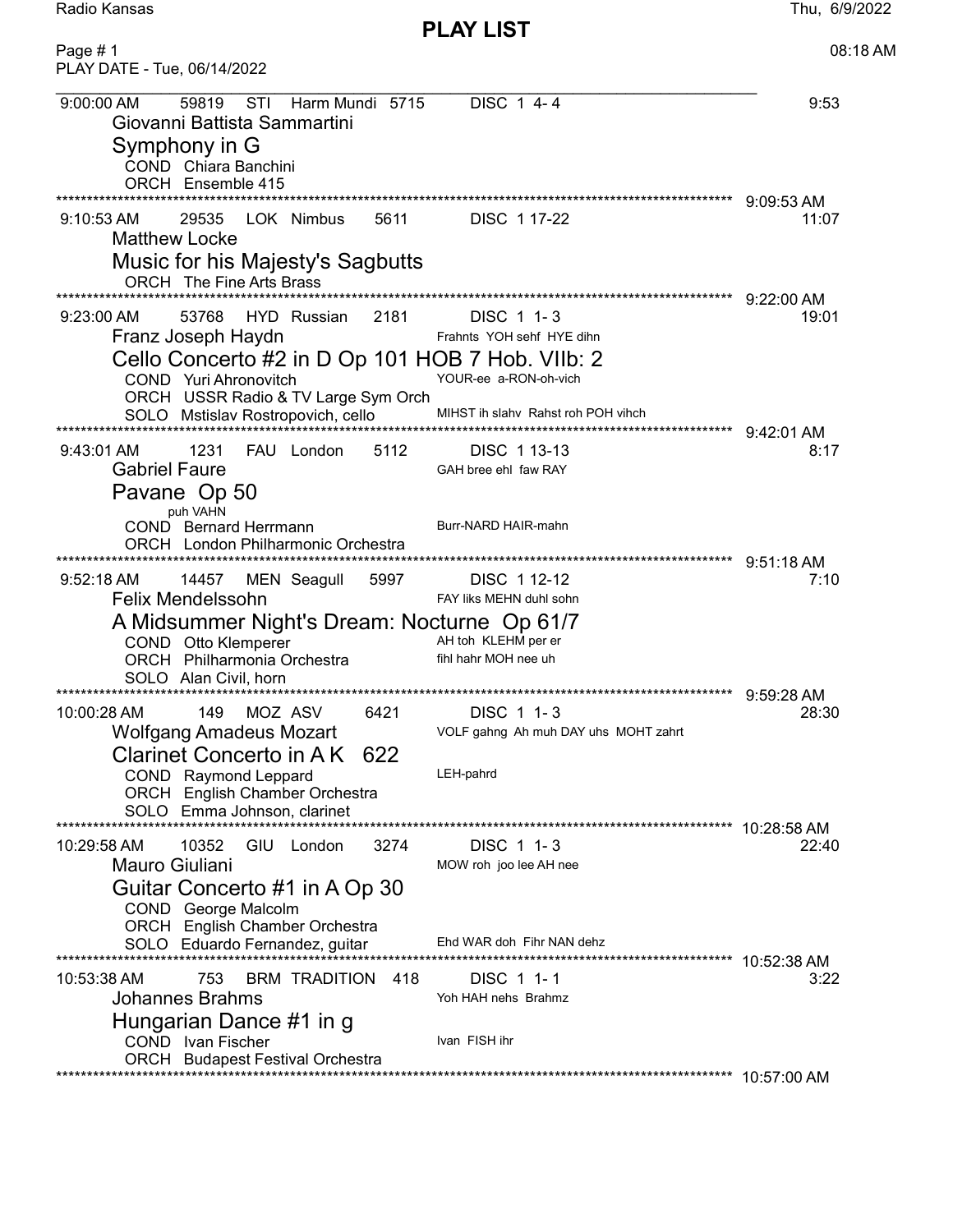**PLAY LIST** 

Thu, 6/9/2022

Page #2 08:18 AM PLAY DATE - Tue, 06/14/2022 11:01:00 AM **BSN** 261 SCH Philips **DISC 6 1-4** 2:08:00 PM 206 61:54 **Franz Schubert** Frahnz SHOO behrt Symphony #9 in C D 944 "The Great" Sir NEH vuhl MEH rih ner COND Sir Neville Marriner ORCH Academy of St.Martin in Fields 335 BIZ CBS/Sony 4579 DISC 1 6-10 3:10:54 PM 18:39 Georges Bizet ZHOHRZH bee ZAY Carmen Suite #2 AHN-dray LEH-nard COND Ondrej Lenard ORCH Slovak Philharmonic Orchestra SLOH vahk DISC 1 8-8 1646 LSZ Angel/EMI 2100 3:30:33 PM  $5:05$ **Franz Liszt** frahnz lihst Transcendental Etude #10 Allegro agitato molto SOLO Andre Watts, piano<br>
BOLO Andre Watts, piano DISC 1 9-9 59181 DLS Unicorn 4060 3:36:38 PM  $8:08$ Frederick DEE lee uhs **Frederick Delius** Caprice and Elegy COND Eric Fenby ORCH Royal Philharmonic Orchestra SOLO Julian Lloyd Webber, cello 1474 HLD Mercury 8160 DISC 1 1-1 3:45:46 PM  $7:29$ Louis Joseph F. Herold ERE rolled Zampa: Overture COND Paul Paray ORCH Detroit Symphony Orchestra 3:54:15 PM 44529 TCH KOCH Intl. 4809 DISC 1 16-16  $7:43$ Peter Ilyich Tchaikovsky peter chy KAWF skee Swan Lake: Valse Intrada Act I Op 20 vahls ihn TRAH duh COND Raymond Leppard LEH-pahrd ORCH Indianapolis Symphony Orch. 4:02:58 PM 57324 TCH Russian 2532 DISC 2 6-6  $7:28$ Peter Ilvich Tchaikovsky peter chy KAWF skee Mazeppa: Introduction yev-GAY-nee sveht-LAH-nawf COND Evgeny Svetlanov ORCH State Symphony Orchestra 57762 ARB USAF 4233 DISC 1 3-3 4:11:26 PM 6:48 Jean-Baptiste Arban Zhahn Bahp TEEST Ar BA(N) soft n The Carnival Of Venice Soloist from Salina--pgm notes COND Lt. Col. Lowell E.Graham